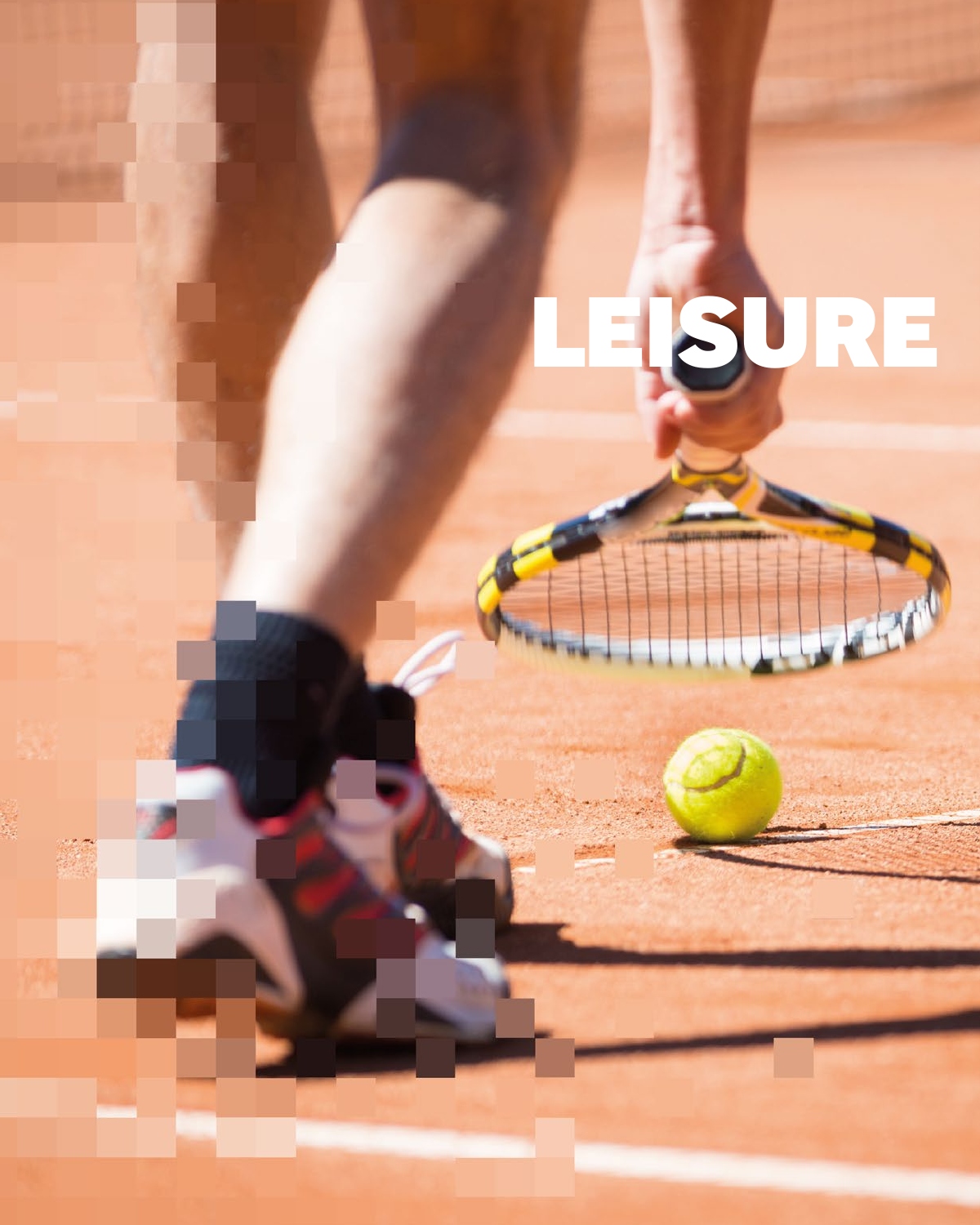

**JON PATRICK Head of Leisure & Development**

**Consultancy**

**Between 2015 & 2018:**

**Domestic: +15.8%**

*The leisure market has been defined by a number of sizeable, single asset transactions this year as well as some key corporate deals, albeit fewer than in previous years, while the 'alternatives' property sector overall has seen keen interest from investors, which looks set to continue.* 

### **INVESTOR INTEREST**

Investors active in the 'alternatives' space comprise a diverse group ranging from private investors, real estate investors, and more recently, public sector funds as well as investors looking to take on operational risk in pursuit of potentially higher returns. Private equity continues to be attracted to the sector looking for a mix of real estate backed operational businesses with long term and diverse income streams.

We anticipate pension fund activity to continue to target key UK markets demonstrating robust business, leisure and education metrics whilst local authorities may be required to underpin development plans in more secondary towns and cities in the UK, in order to unlock potential regeneration and development.

### **LEISURE MARKET ACTIVITY**

Yields in the leisure market have continued to harden for well let developments which deliver long, unexpired lease terms in prime locations. Investor interest is greatest for quality business operations or covenants prepared to enter into 25 to 35 year lease terms with indexed rent reviews and, where businesses are delivering long term established multiple income streams.

Most of the activity we have seen during 2018 has involved more opportunistic acquisitions of individual and smaller package deals, with the larger transactions involving quite diverse segments. These include Epiris LLP acquiring the Club Co in a secondary buyout from Loan Star Funds, with its significant landbank,

Blackstone purchasing The National Exhibition Centre Group in an £810 million transaction, following continued interest in entertainment and experiences, and Midlothian Capital Partners acquisition of PGL Holidays from Cox & Kings for £467 million. This is in addition to bolstering its investment in the Dobbies Garden Centre chain following a number of high profile deals with Wyevale Garden Centres.

The breadth of variety in leisure assets means that those most appealing to investors typically have a strong concept, high quality product offering, an accessible and defendable location with well invested real estate and of course, quality management. Demand from consumers invariably drives the market and with interest in health and fitness inspired and informed



### **of overnights are domestic**

by social media, the number of gyms and fitness centres in the UK continues to grow. The market had around 10 million members in 2018 and a value reported to be around £5 billon with user penetration rates nearing 15%. We have also seen growth in smaller HIIT-style facility openings as the barriers to entry for these premises, typically 2,500-5,000 sq ft, remain lower than for the mainstream.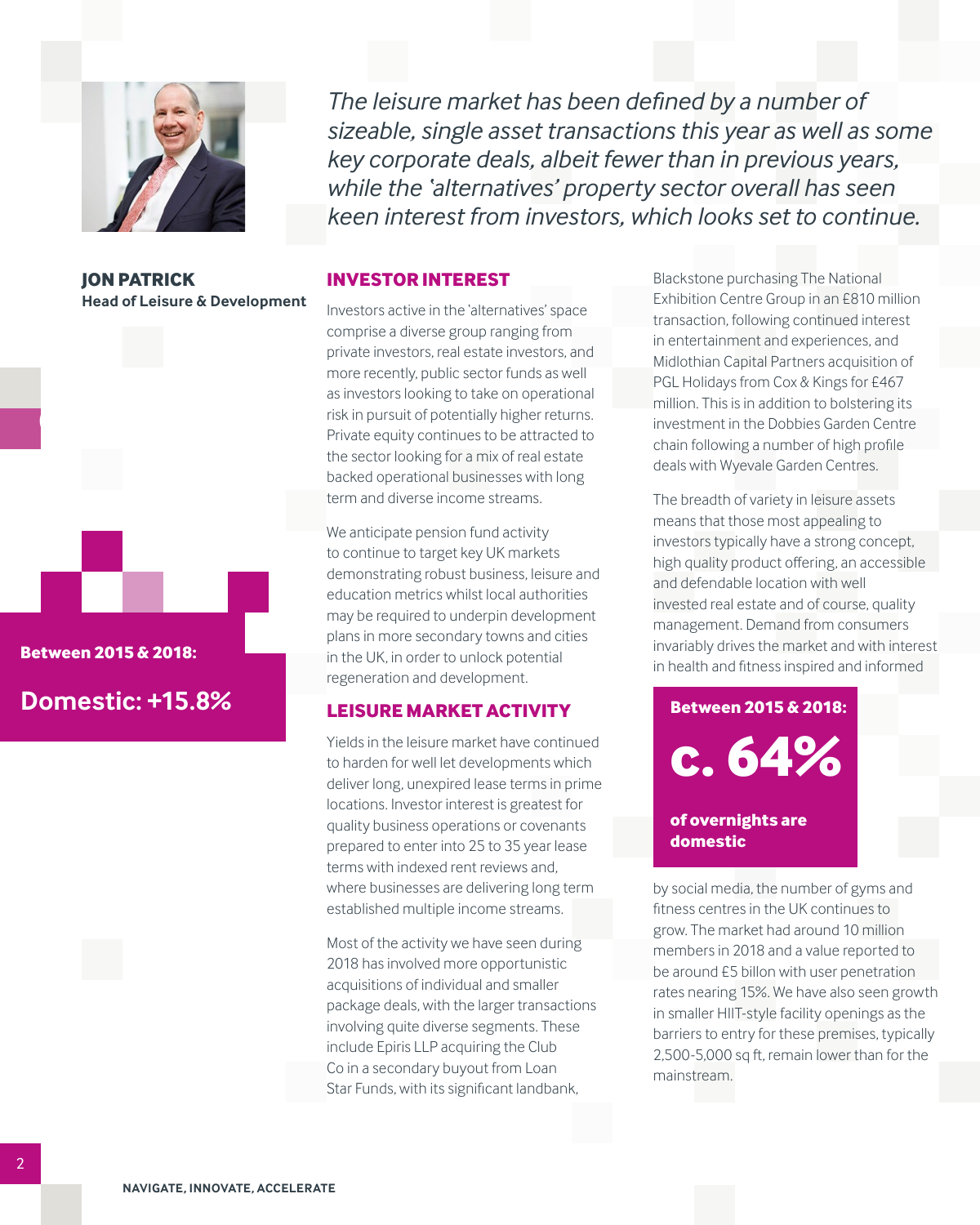### **Between 2015 & 2018:**

# **International: +13.2%**



### **CASE STUDY City Green, near Geneva**

We conducted an off-market acquisition of the City Green sports and health club on behalf of David Lloyd Leisure as their first health club in France, situated 10 minutes' drive from the centre of Geneva. A post acquisition investment programme of £5 million was implemented ahead of the club's re-opening in September 2018.

Whilst the major gym operators continue to expand, businesses without the added security and steady revenue of a membership income model, such as bowling alleys and many indoor trampoline venues, now appear to be focusing on reinvestment or reformatting the concept in existing sites, rather than on expansion.

Caravan and holiday parks remain in high demand due to the range and quality of income streams where annual pitch fees are treated as quasi-investment income. We see this set to continue, particularly with the phenomenal summer in 2018 and low exchange rates on the Sterling seeing staycations enjoy maintained growth, along with increasing international visitor numbers, as travel agents such as Thomas Cook and TUI reported a weak summer for holidays abroad.

### **MULTI-USE SITES**

As the shift in consumer habits moves increasingly from the high street towards online platforms, there is some risk to leisure operators in locations affected by a decline in consumer footfall, though this depends on the nature of the business. Multi-use leisure sites which cater to more than one consumer type and act a 'onestop shop' are more likely to be able to avoid these challenges.

One type of multi-faceted business that we have seen performing extremely well is the garden centre, proving popular

with consumers and investors alike. Following our instruction on the sale of the Wyevale Garden Centres portfolio across the UK, interest has been considerable. The retail experience here bears little resemblance to the high street and dwell times are significantly longer. Noticeably, the availability of quality food and beverage provision drives footfall and spend per head, there are a broad base of concessions offering a wide product range and additional features such as children's play areas extend the appeal to a wider consumer market and demographic.

### **BREXIT**

Staffing and employment costs are clearly going to be key issues following Brexit given the customer facing workforce in leisure and hospitality comprising many EU workers and the result of any immigration policy changes could reduce this employment pool. With fewer people available to fill this gap, wage competitiveness may become a factor for some operators to attract and retain staff for positions which have become harder to fill.

In relation to the economic landscape following Brexit, if Sterling falls to lower levels, as it has done in general since the vote to leave, this would be encouraging for UK holiday parks that benefit from a rise in staycations, which also benefit from low exchange rates.



### **UK AND OVERSEAS VISITORS TO AND FROM THE UK (BASE = 100)**

*Sources: ONS, Christie & Co Research & Analytics*